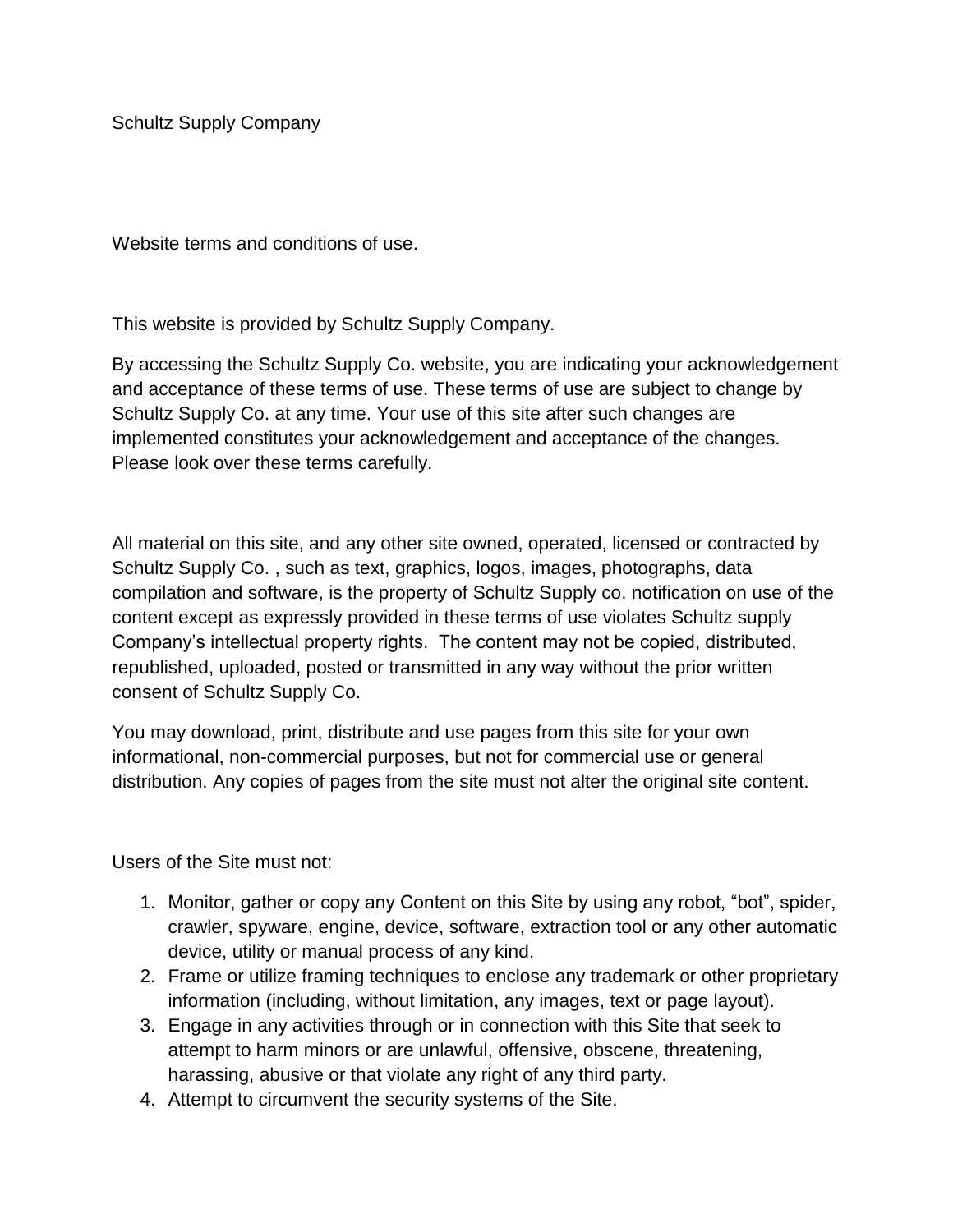- 5. Attempt to gain unauthorized access to services, materials, other accounts, computer systems of networks.
- 6. Attempt to use the Site for any purposes other than those intented by Schultz Supply Co.
- 7. Upload or submit any data or information that contains viruses or any other computer code, corrupt files or programs designed to interrupt, destroys or limit the function of any software, hardware, telecommunications, networks, servers or other equipment.
- 8. Engage in any activity that interferes with a user access to this Site or the proper operation of this Site.

The content and the functionality of the Site may be updated or changed at any time without prior notice. In addition, if Schultz Supply Co., becomes aware that you are copying, modifying, or distributing the content of the Site other than for the permitted uses of the Site, Schultz Supply Co., reserves the right to revoke your right to these permitted uses.

# **Propietary Information Consent**

If you wish to use material contained of this Site other than for the individual review and individual educational purposes, and the copyright ownership of such material is held by a third party, then you must secure the permission of such third party in order to use such material. If you are not a customer of Schultz Supply Co., and wish to download and use any information contained in this Site other than for your individual review and individual educational purposes or in connection with your customer relationship or potential customer relationship with Schultz Supply Co., send a request with your proposed use to schultzsupply.com so that the webmaster may evaluate your proposed use of Schultz Supply Co., content.

If the webmaster approves your request to use Schultz Supply Co. content, you are granted permission to view, use, reproduce, copy and distribute documents within Schultz Supply's Site for the sole purposes specified in your Request form. You agree to all terms below:

- 1. Not to modify the documents, publication or graphics
- 2. Not to quote materials out of context

Schultz Supply Co. shall have the right to monitor use of this Site to determine compliance with these Terms of Use, revoke its consent at any time and you shall immediately cease any further use of the Schultz Supply Co. Site Content. The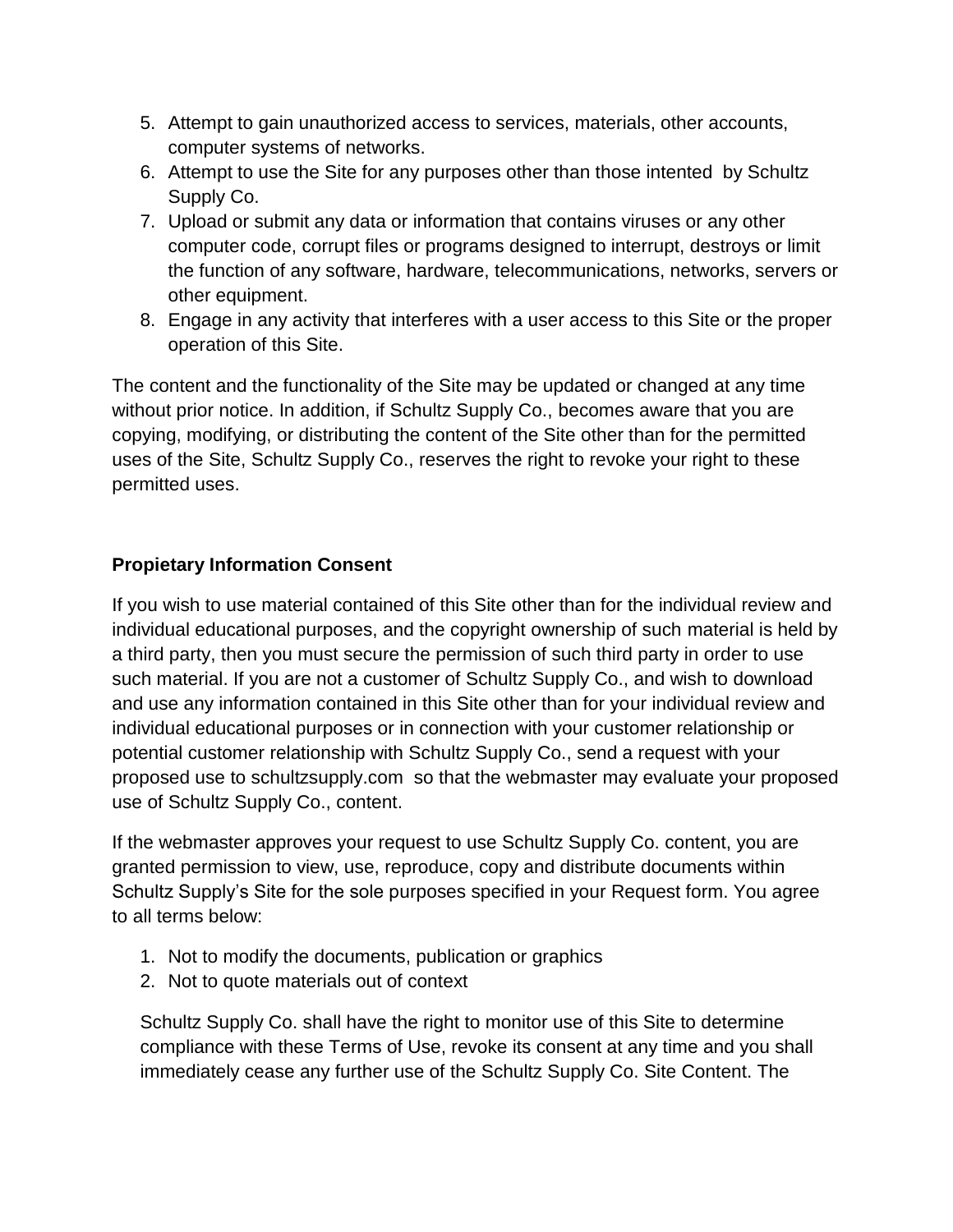foregoing consent does not include permission to copy the design elements, look and feel or layout of Schultz Supply's Site.

## **Disclaimer**

Schultz Supply cannot guarantee that the Site or its content is error free and Schultz Supply makes no representations about the technical accuracy or functionality of the Site or that the Content is accurate, error free of up to date.

THIS SITE IS PROVIDED BY SCHULTZ SUPPLY CO. ON AN "AS IS" AND "AS AVAILABLE" BASIS. SCHULTZ SUPPLY CO., MAKES NO REPRESENTATIONS OR WARRANTIES OF ANY KIND, EXPRESS OR IMPLIED, INCLUDING, BUT NOT LIMITED TO, THE IMPLIED WARRANTIES OF MERCHANTABILITY, FITNESS FOR A PARTICULAR PURPOSE, TITLE, OR NON-INFRINGEMENT OF THIRD-PARTY RIGHTS OR INTELLECTUAL PROPERTY. YOU EXPRESSLY AGREE THAT YOUR USE OF THIS SITE IS AT YOUR SOLE RISK. SCHULTZ SUPPLY COMPANY DOES NOT WARRANT THAT THE INFORMATION IN THIS SITE IS ACCUARATE, RELIABLE UP TO DATE OR CORRECT, THAT THIS SITE WILL BE AVAILABLE AT ANY PARTICULAR TIME OR LOCATION OR THAT THE SITE IS FREE OF VIRUSES OR OTHER HARMFUL COMPNENTS THE CONTENT MAY INCLUDE TECHNICAL INACCURACIES OR TYPOGRAPHICAL ERRORS, AND SCHULTZ SUPPLY CO., MAY MAKE CHANGES OR IMPROVEMENT AT ANY TIME.

# **Limitation of liability:**

Neither Schultz Supply Company, any of its offices employees, nor any other parties involved in creating products, or delivering the Site is liable for any direct, incidental, consequential, indirect or primitive damages arising out of your access to, or use of, the Site or the operation of the Site or failure of the Site to operate. In no event shall Schultz Supply Company be liable for any direct, indirect, special, punitive, incidental, exemplary or consequential, damages or any damages whatsoever, even if Schultz Supply Company has been previously advised of the possibility of such damages, whether in an action in contract, negligence, or any other theory, arising out of or in connection with the use, inability to use or performance of information, services, product and materials available from this Site. Your acceptance of this limitations of liability is an essential term of this agreement and the parties acknowledge that Schultz Supply Company would not grant access to this Site without your agreement to the terms.